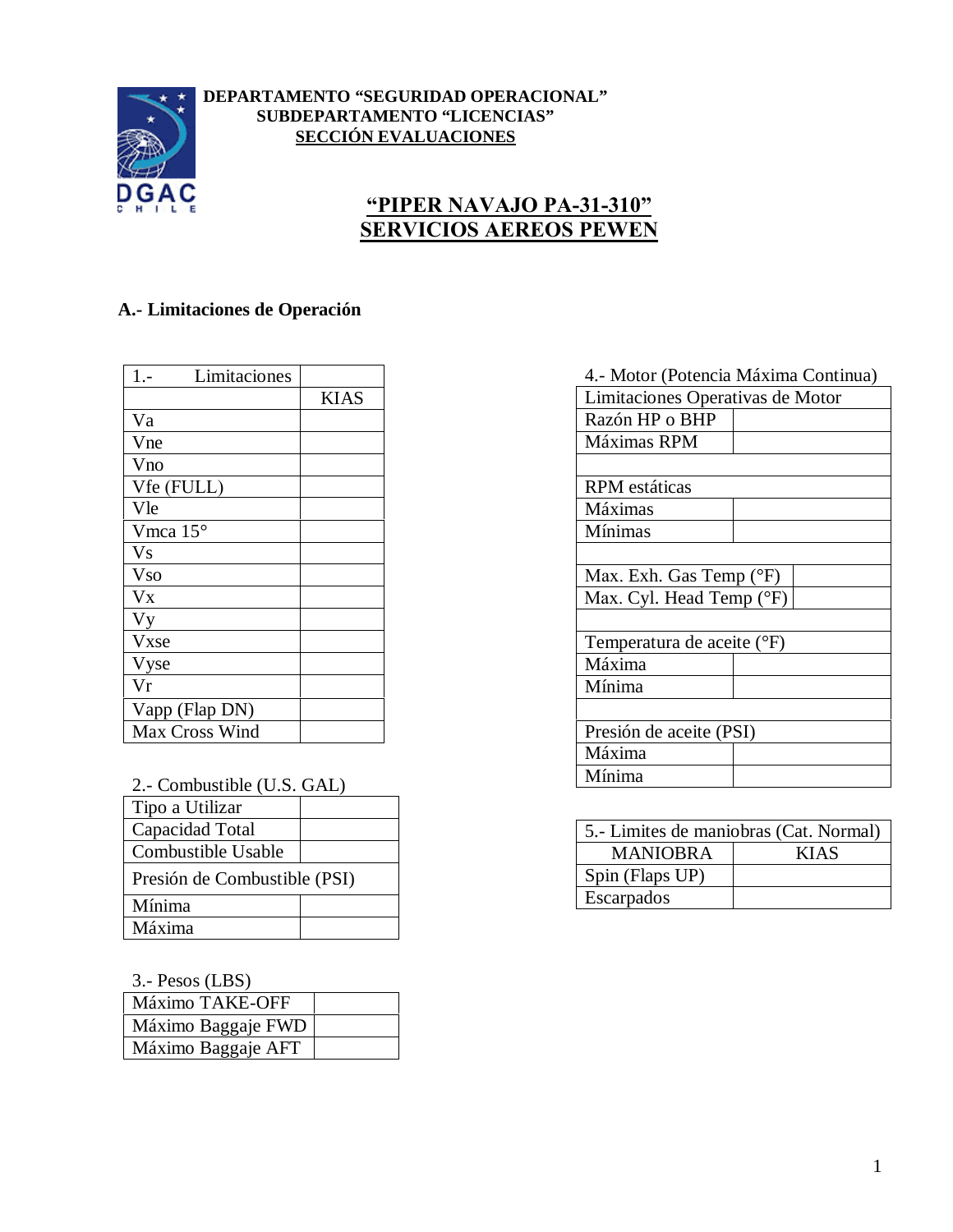#### **B.- Emergencies Procedures**

#### **1.- ENGINE FAILURE DURING TAKEOFF (BELOW 98 MPH)**

#### **a. - Adequate Runway Remaining:**

**Throttles** Brakes Stop Straight Ahead

#### **b. - Inadequate Runway Remaining:**

**Throttles** Brakes Mixture Master Switch Continue straight ahead turning to avoid obstacles, if necessary. Fuel Selector Magneto Switches

#### **2. - ENGINE FAILURE DURING CLIMB**

Follow Single engine best rate Cylinder head temperature